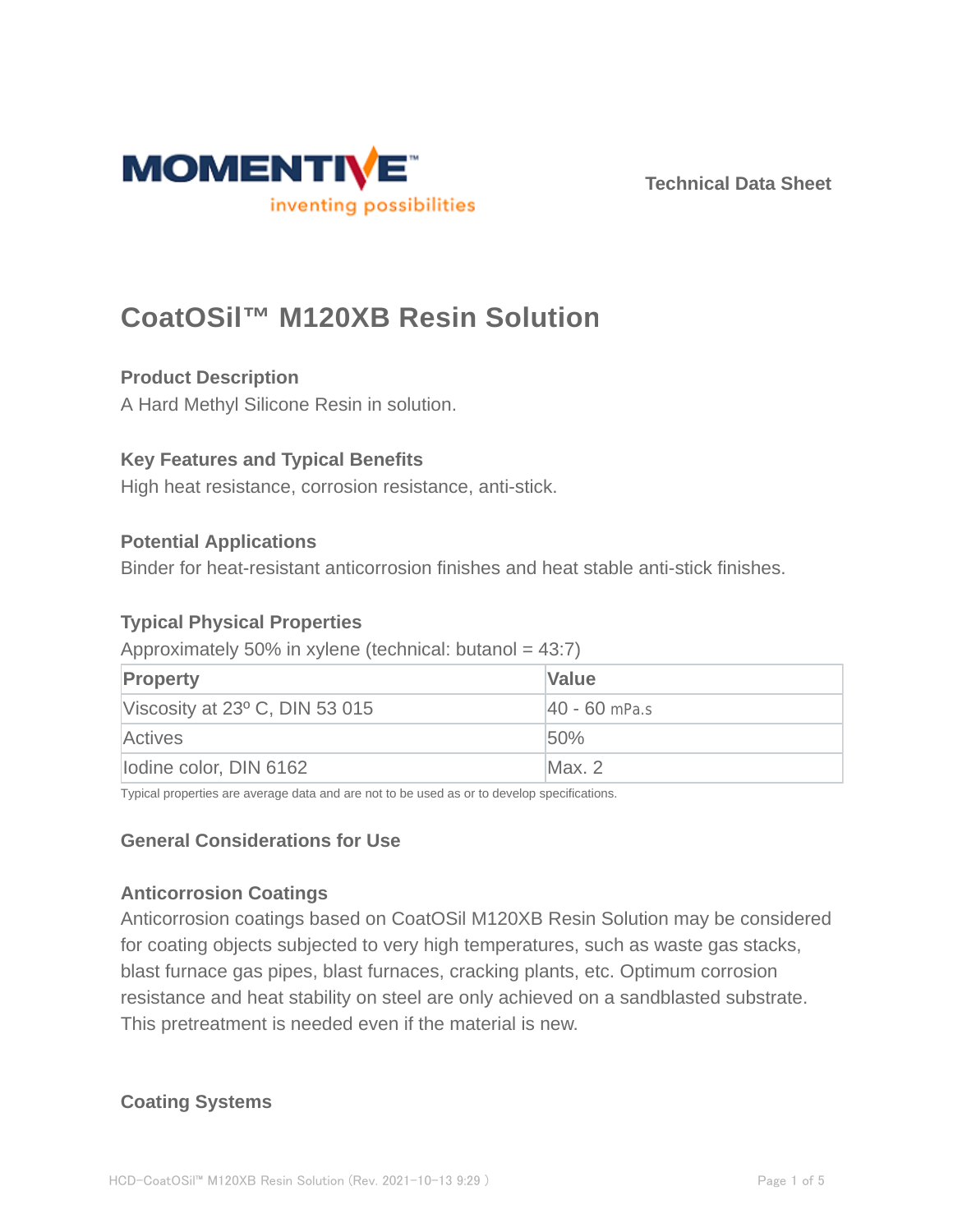For all objects exposed simultaneously to the weather and very high temperatures, one or two base coats and one topcoat, giving a total dry film thickness of 60-80 µm, are needed. Consider systems in which the primers are formulated on the basis of grades of CoatOSil Resin P and the topcoat on the basis of CoatOSil M120XB Resin Solution. With objects that are not exposed to outdoor conditions or to an aggressive atmosphere, a one-coat finish may be sufficient.

#### **Film Formation**

Coatings based on CoatOSil M120XB Resin Solution can dry at room temperature and have excellent weather stability and provide good corrosion protection. However, resistance to oils, greases and gasoline typically is only achieved after exposure for about one hour to temperatures above 150° C.

#### **Pigments / Heat Resistance**

Metal powders, such as aluminum bronze or micaceous iron oxide, may be considered for the topcoats. For primers pigmented with zinc dust, consider the use of CoatOSil Resin P 851. Topcoats based on CoatOSil M120XB Resin Solution and pigmented with aluminum bronze or micaceous iron oxide typically remain stable for about  $3 - 6$ months. If aluminum bronze or micaceous iron oxide is used, a long-term thermal stability of up to 600° C can be reached. Coatings containing micaceous iron oxide can be tinted by adding suitable heat-stable inorganic color pigments.

# **Release Coatings**

Anti-stick coatings with CoatOSil M120XB Resin Solution have excellent release properties and, therefore, may be considered for use on the linings of mills, silos, pipelines, injection molds or vulcanizing molds. Anti-stick coatings based on CoatOSil M120XB Resin Solution may be considered for use in the foodstuff sector for the finishing of baking tins and baking trays.

# **Compatibility**

Compatibility typically exists only with straight methyl silicone resins or oils.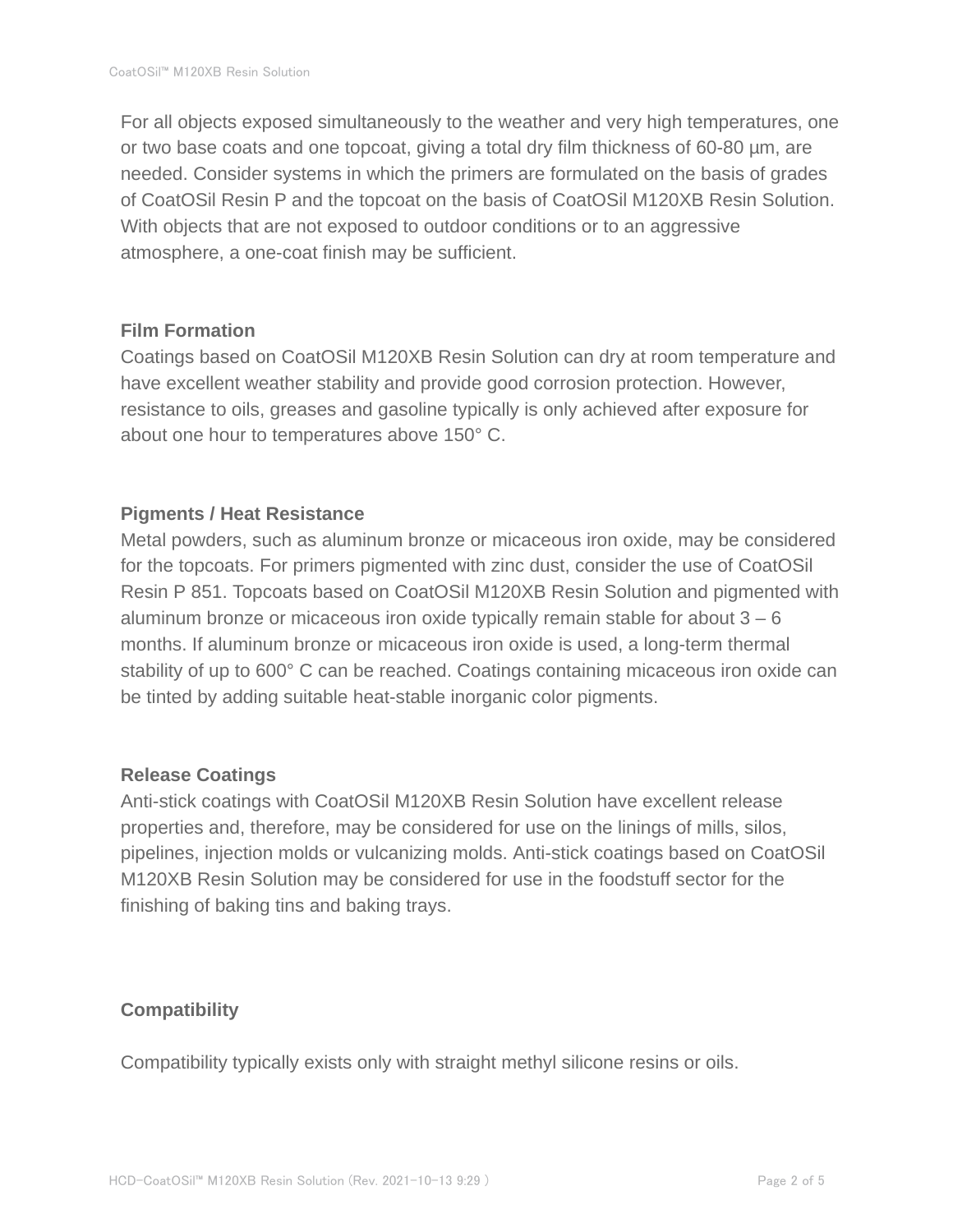# **Packaging / Containers**

Currently available in 1,000 kg totes, 200 kg steel drums, and 50 kg pails.

#### **Patent Status**

Nothing contained herein shall be construed to imply the nonexistence of any relevant patents or to constitute the permission, inducement or recommendation to practice any invention covered by any patent, without authority from the owner of the patent.

# **Product Safety, Handling and Storage**

Customers should review the latest Safety Data Sheet (SDS) and label for product safety information, safe handling instructions, personal protective equipment if necessary, emergency service contact information, and any special storage conditions required for safety. Momentive Performance Materials (MPM) maintains an aroundthe-clock emergency service for its products. SDS are available at www.momentive.com or, upon request, from any MPM representative. For product storage and handling procedures to maintain the product quality within our stated specifications, please review Certificates of Analysis, which are available in the Order Center. Use of other materials in conjunction with MPM products (for example, primers) may require additional precautions. Please review and follow the safety information provided by the manufacturer of such other materials.

#### **Limitations**

Customers must evaluate Momentive Performance Materials products and make their own determination as to fitness of use in their particular applications.

**Contact Information** Email commercial.services@momentive.com

#### **Telephone**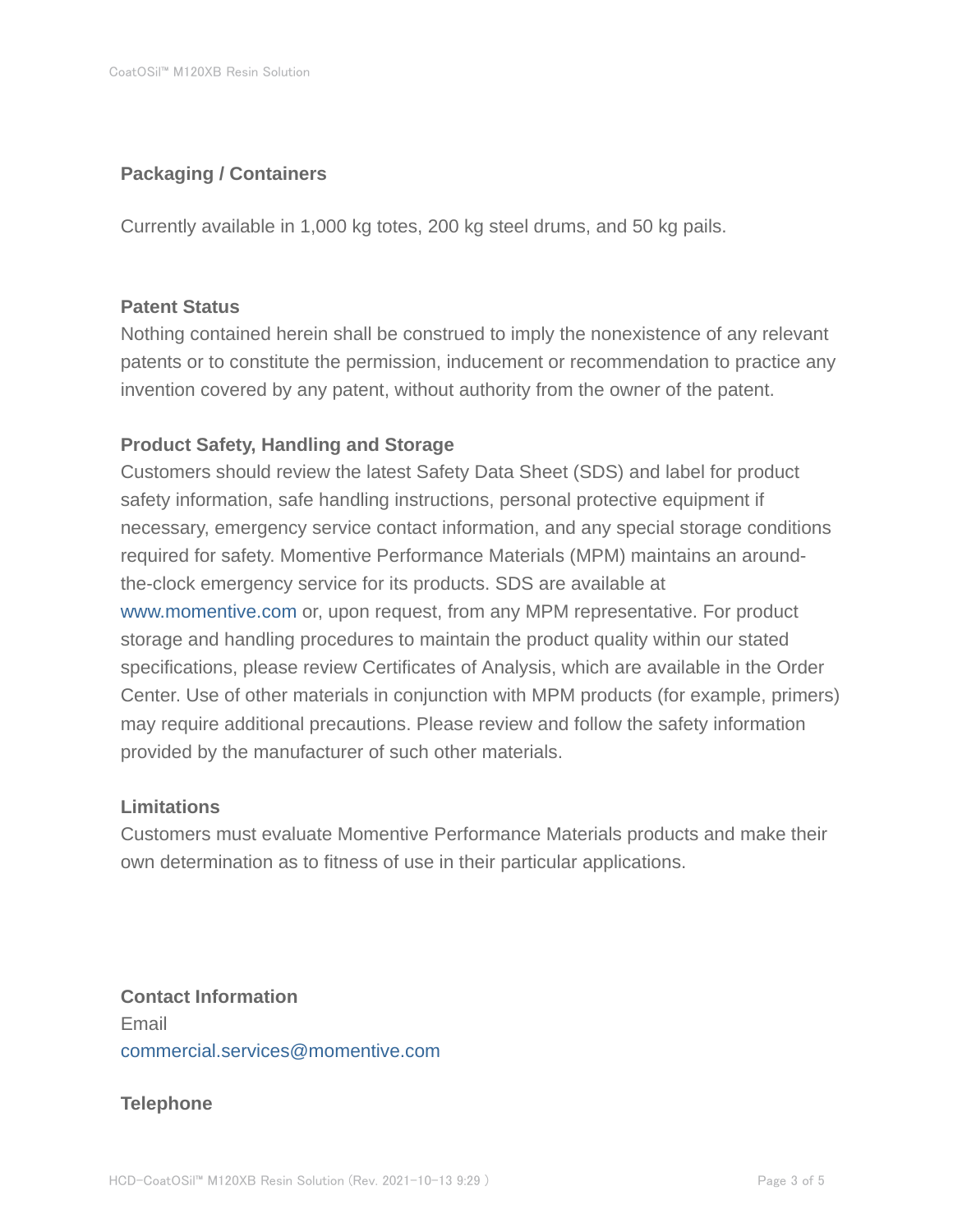| <b>Latin America</b> | <b>EMEAI- Europe, Middle</b><br>East, Africa & India | <b>ASIA PACIFIC</b> |
|----------------------|------------------------------------------------------|---------------------|
| <b>Brazil</b>        | <b>Europe</b>                                        | <b>China</b>        |
| +55 11 4534 9650     | +390510924300                                        | 800 820 0202        |
| Direct Number        | Direct number                                        | Toll free           |
|                      |                                                      | +86 21 3860 4892    |
|                      |                                                      | Direct number       |
| <b>Mexico</b>        | India, Middle East &                                 | Japan               |
| +52 55 2169 7670     | <b>Africa</b>                                        | +81 3 5544 3111     |
| <b>Direct Number</b> | + 91 44 71212207                                     | Direct number       |
|                      | Direct number*                                       |                     |
|                      | *All Middle Eastern                                  | <b>Korea</b>        |
|                      | countries, Africa, India,                            | +82 2 6201 4600     |
|                      |                                                      |                     |

For literature and technical assistance, visit our website at: www.momentive.com

# **DISCLAIMER:**

**THE MATERIALS, PRODUCTS AND SERVICES OF MOMENTIVE PERFORMANCE MATERIALS INC. AND ITS SUBSIDIARIES AND AFFILIATES (COLLECTIVELY "SUPPLIER"), ARE SOLD SUBJECT TO SUPPLIER'S STANDARD CONDITIONS OF SALE, WHICH ARE INCLUDED IN THE APPLICABLE DISTRIBUTOR OR OTHER SALES AGREEMENT, PRINTED ON THE BACK OF ORDER ACKNOWLEDGMENTS AND INVOICES, AND AVAILABLE UPON REQUEST. ALTHOUGH ANY INFORMATION, RECOMMENDATIONS, OR ADVICE CONTAINED HEREIN IS GIVEN IN GOOD FAITH, SUPPLIER MAKES NO WARRANTY OR GUARANTEE, EXPRESS OR IMPLIED, (i) THAT THE RESULTS DESCRIBED HEREIN WILL BE OBTAINED UNDER END-USE CONDITIONS, OR (ii) AS TO THE EFFECTIVENESS OR SAFETY OF ANY DESIGN INCORPORATING ITS PRODUCTS, MATERIALS, SERVICES, RECOMMENDATIONS OR ADVICE. EXCEPT AS PROVIDED IN SUPPLIER'S STANDARD CONDITIONS OF SALE, SUPPLIER AND ITS REPRESENTATIVES SHALL IN NO EVENT BE RESPONSIBLE FOR ANY LOSS RESULTING FROM ANY USE OF ITS MATERIALS, PRODUCTS OR SERVICES DESCRIBED HEREIN.** Each user bears full responsibility for making its own determination as to the suitability of Supplier's materials, services, recommendations, or advice for its own particular use. Each user must identify and